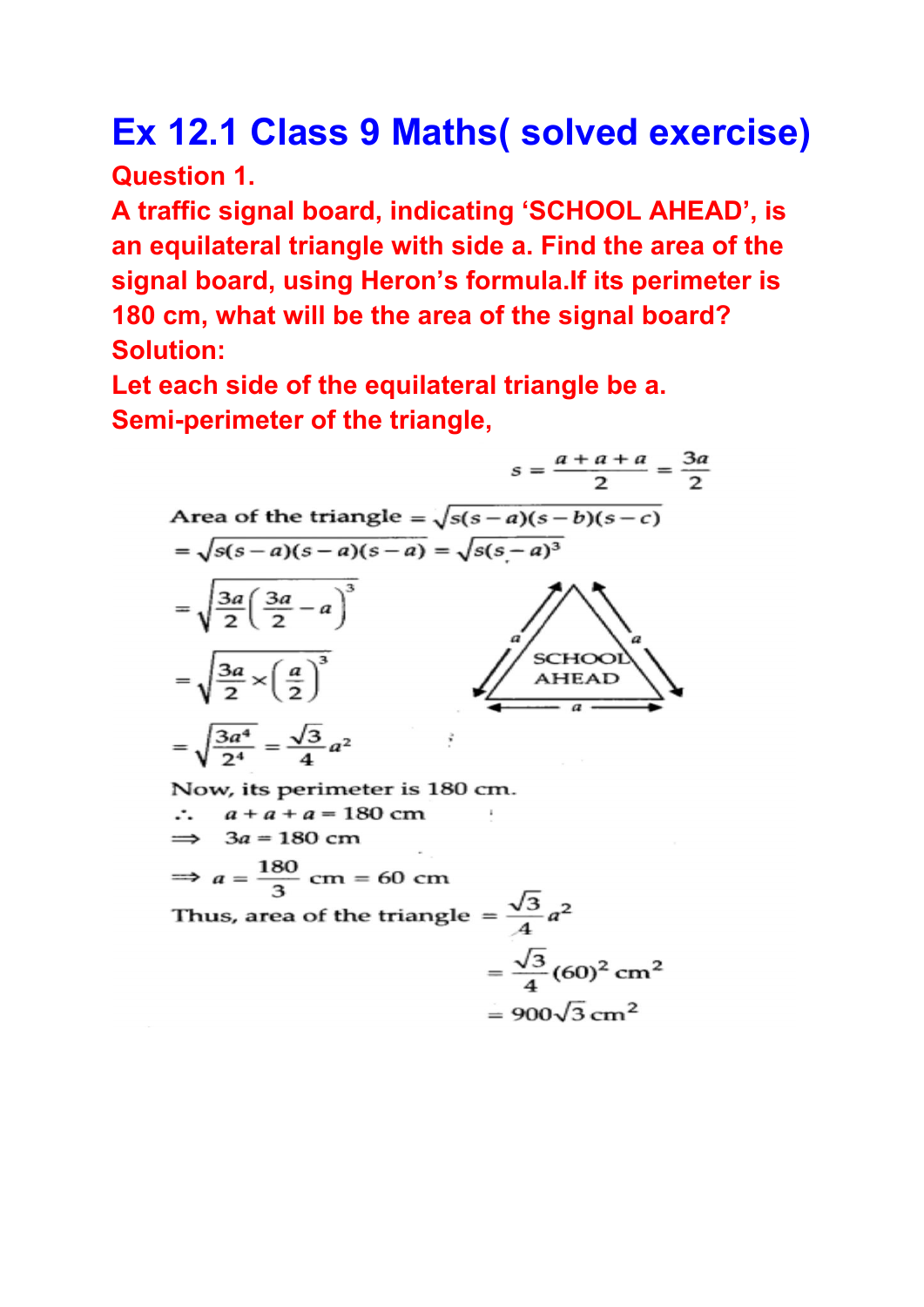## **Question 2.**

**The triangular side walls of a flyover have been used for advertisements. The sides of the walls are 122 m, 22 m and 120 m (see figure). The advertisements yield an earning of** ₹**5000 per m² per year. A company hired one of its walls for 3 months. How much rent did it pay?**



Solution:

Let the sides of the triangular will be  $a = 122m$ ,  $b = 12cm$ ,  $c = 22m$ Semi-perimeter,  $s = a+b+c2$  $(122+120+224)$ m = 2642 m = 132m The area of the triangular side wall

$$
= \sqrt{s(s-a)(s-b)(s-c)}
$$

$$
= \sqrt{132(132 - 122)(132 - 120)(132 - 22)} \, \text{m}^2
$$

$$
= \sqrt{132 \times 10 \times 12 \times 110} \text{ m}^2
$$

=  $\sqrt{12 \times 11 \times 10 \times 12 \times 11 \times 10}$  m<sup>2</sup> = 1320 m<sup>2</sup>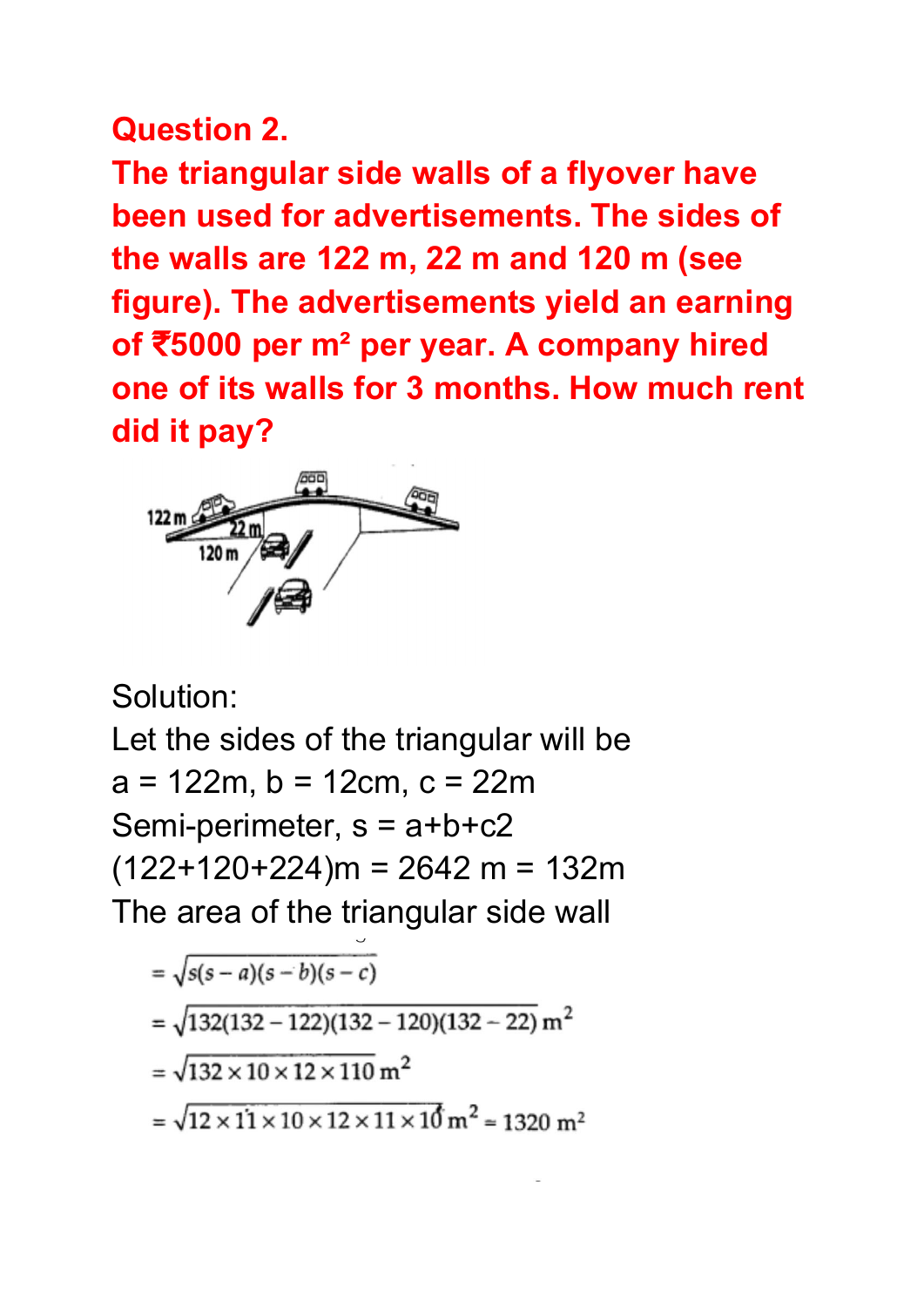Rent for 1 year (i.e. 12 months) per  $m2 = Rs$ . 5000

∴ Rent for 3 months per m2 = Rs.  $5000 \times 312$  $=$  Rent for 3 months for 1320 m2  $=$  Rs. 5000  $\times$  $312 \times 1320 =$  Rs. 16,50,000..

## **Question 3.**

**There is a slide in a park. One of its side Company hired one of its walls for 3 months.walls has been painted in some colour with a message "KEEP THE PARK GREEN AND CLEAN" (see figure). If the sides of the wall are 15 m, 11 m and 6m, find the area painted in colour.**